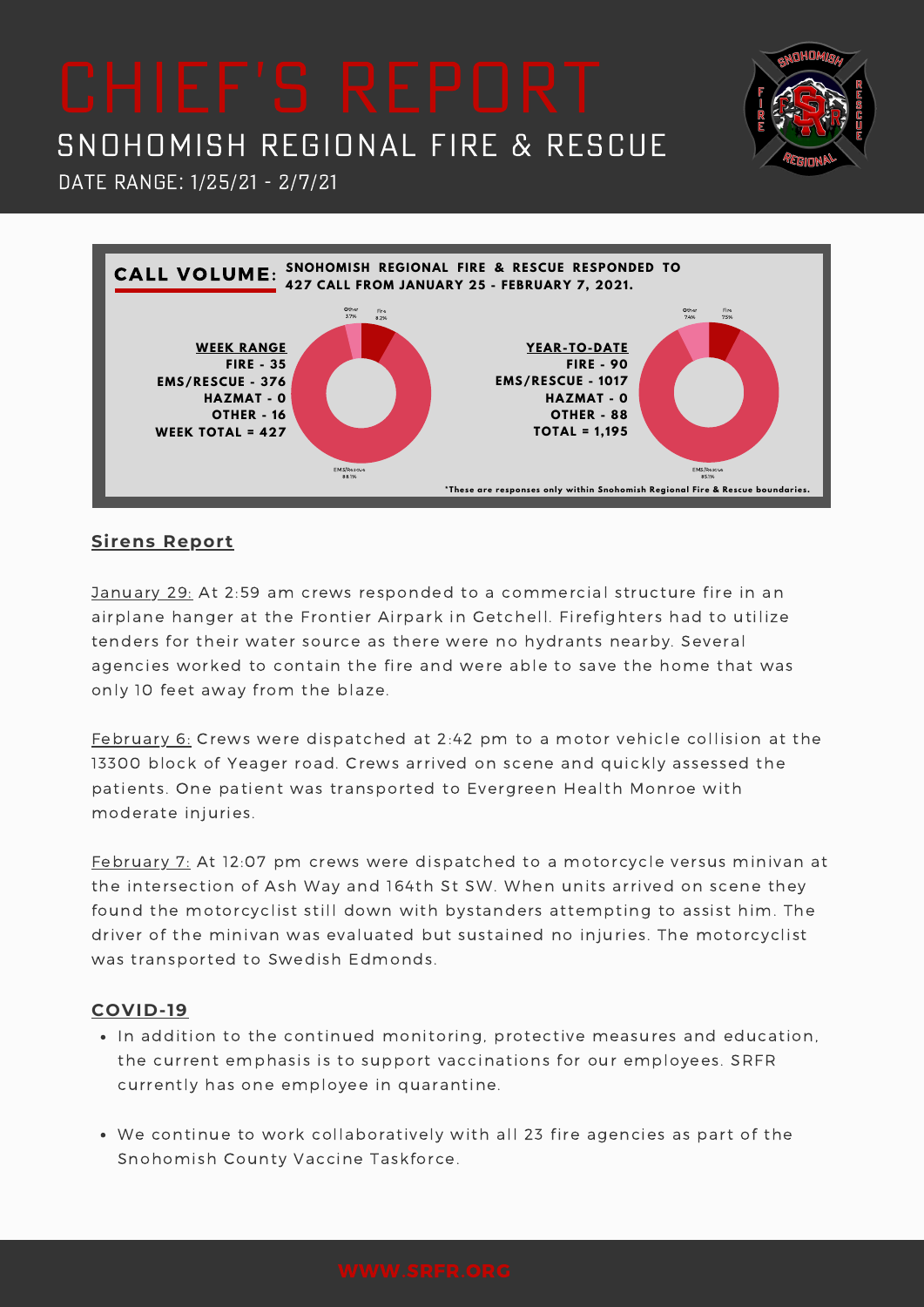

Date Range: 1/25/21 - 2/7/21

## **House Bill 1159 (Commissioner Size)**

The House Bill 1159 which provides for the expansion of the board successfully passed in the House on Wednesday, February 3rd, and will be moving on to the Senate.

## **Health & Safety**

- Working with ESF-4 on COVID related issues
	- o Snohomish Regional Fire and Rescue has treated/transported 136 COVID positive patients to date.
	- It appears that we have reached the peak of volumes post-Christmas and are beginning to trend back down in COVID volumes. We will be watching this for the next two weeks to confirm.
	- Working with Human Resources on a process to firm up the process to triage sick calls for COVID vs Vaccine reaction. Memo coming out this week to identify the process (following count playbook).

## **Strategic Analysis**

- Strategic plan
	- Working on scheduling the next steering committee meeting.
- Standards of Cover
	- o Initial rough draft of data is complete.
	- o Scheduling a meeting with Fitch and Associates to review rough draft.
- Internal reporting
	- Working on data for annual report.
	- Refining data for sirens report and regular press briefings on call volume.
	- Finalizing monthly report that can be submitted to the Board of Commissioners related to call volume data.
	- Refining our COVID reporting. Updating dashboards to track 2021 data.

### **Miscellaneous**

- Working with City of San Francisco on potential for them to piggyback on our EMS supply bid. DC Dorsey is point of contact for questions.
- Dispatch Steering Committee met 2/2/2021. Dispatch is very close to applying for accreditation with the International Academy of Emergency Dispatch.

### **Operations**

- DC Lundquist and Chief O'Brien attended the morning session of the assigned live fire training in Gold Bar with the D shift crews.
- DC Lundquist conducted the 1st of 44 "Chief Inspection" drills for 2021 at Station 32 on Thursday morning and it was a success! The crew performed at a very high level. He is looking forward to giving an opportunity for our crews to showcase their apparatus, uniforms, stations and skills from the deck of cards. Crews are very excited and have been working hard to prepare for this event.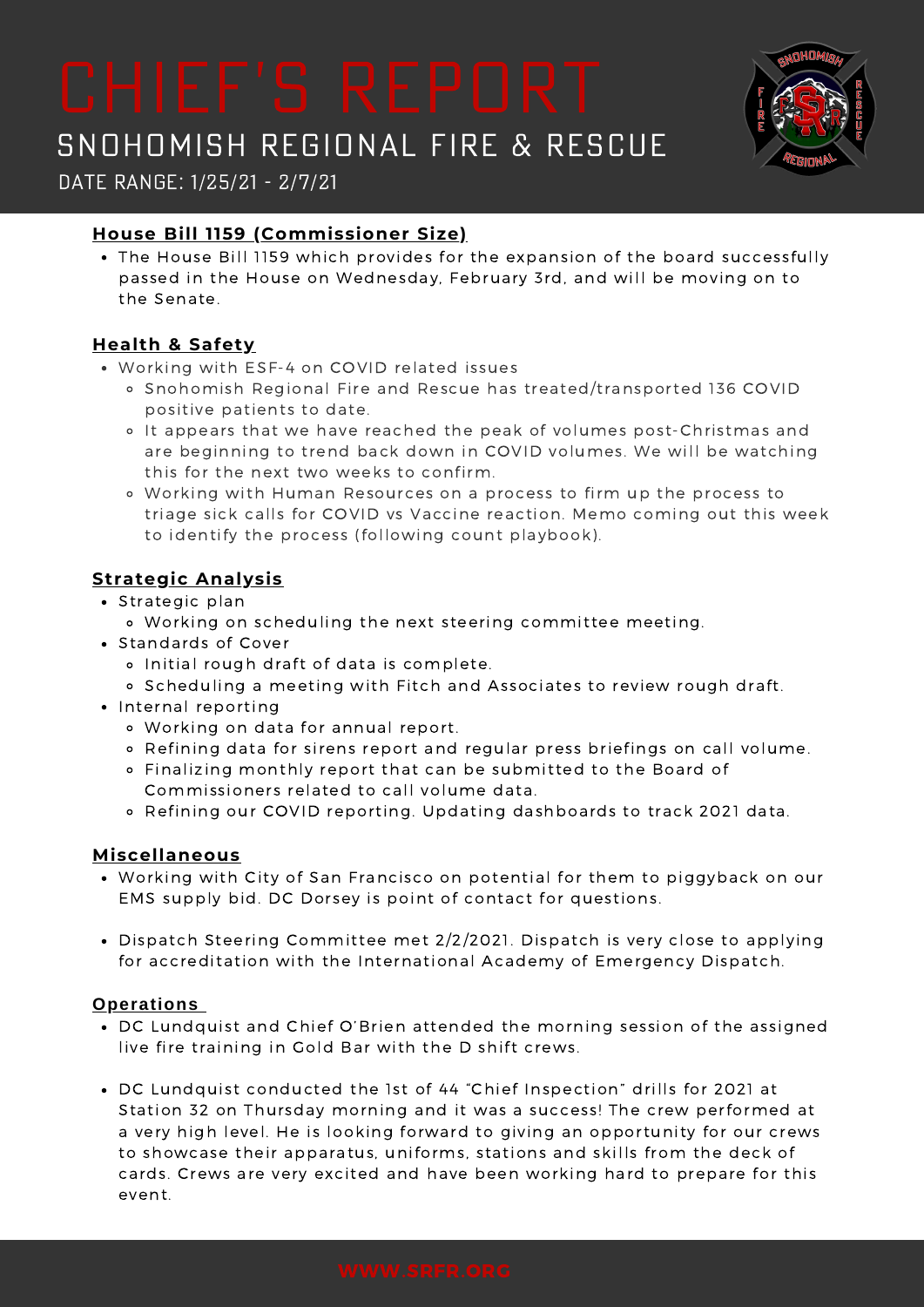Date Range: 1/25/21 - 2/7/21

### **Operations cont.**

- Conducting face-to-face performance evaluations for the year of 2020 with BC's continue. Expected to be completed with this by mid-February. Crews are still working on theirs with an anticipated expectation of completion by the end of February.
- Continuing to collaborate with our partners on establishing a standard operating guideline for mid/high-rise incidents. Once the SOG is adopted, we will work to modify our FRL's to reflect the amount of manpower required to respond to such an incident.

## **Standards (Policy and Procedures) Committee**

Scheduling final meeting with Bill Pressimer to complete Lexipol set-up and confirm first round policy/procedure assignments. Assignments will be sent out on March 1st with a 60 day window for review.

### **Fire & Life Safety**

- The 2018 technical code series went into effect on February 1, 2021 across the state. In addition, local fire code ordinances were adopted in Lake Stevens and Monroe with applicable updates. The three contract cities still operate with different local amendments. OFM staff are working on preparing a suggested fire code ordinance for adoption that would bring all cities to the same code requirements.
- Working on updating all OFM software and programs to be combined under the new SRFR name. Tegris (annual system confidence reports) was combined under an RFA account. Currently working on Knox. We are updating Streamline inspections for use as a new construction inspection tool. A recent change in Fast Field Forms made this inoperable for OFM.
- OFM staff completed a 7-hour 2018 fire code update course. Staff are required 16 hours per year per WSRB.
- GIS Coordinator is working with APX to import several of our GIS layers for use in SmartMap. Expect to have all APX products loaded and running by March 31.

### **Accreditation**

- Core team and category managers are working on building out their teams for FESSAM writing. We will conduct writing training in the near future.
- SRFR has been assigned a mentor by CFAI. DC Gerard Kay, Ret. of the Regina Police Service, SK has agreed to mentor our agency. His job is to review our documents and help during our final steps of CRA/SOC and Strategic Plan approval and during the writing of the FESSAM.